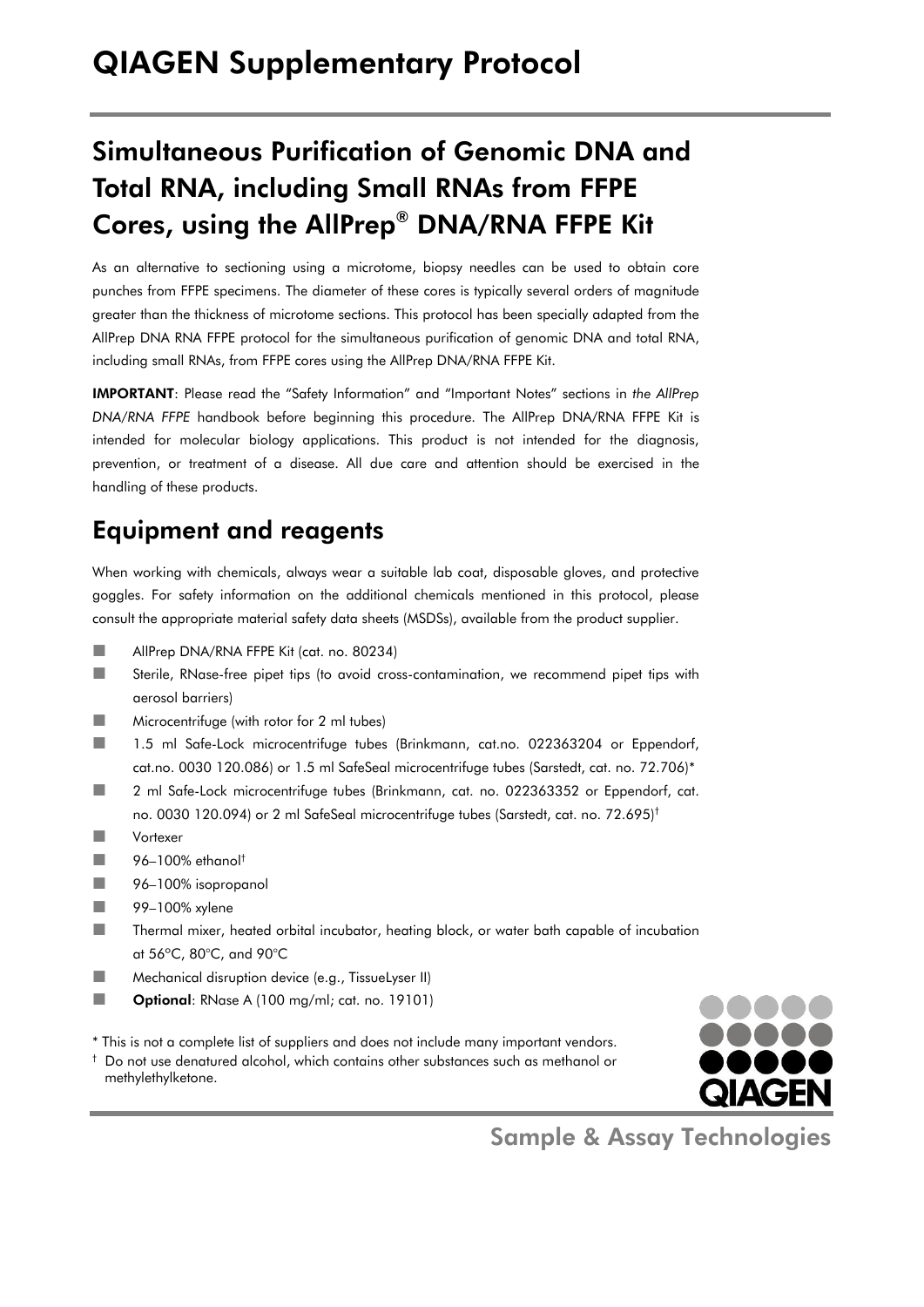## Starting material

Starting material for nucleic acid purification should be one FFPE core with a maximum diameter of 3 mm and a length of 3 mm after excess paraffin is trimmed off. If there is no information about the nature of your starting material, we recommend starting with no more than 10 mg FFPE core per preparation. Do not use more than 25 mg of FFPE core per preparation.

Do not overload the QIAamp® and RNeasy® MinElute® spin column, as this will significantly reduce DNA/RNA yield and quality.

### Important points before starting

- If using the AllPrep DNA/RNA FFPE Kit for the first time, read "Important Notes" in the *AllPrep DNA/RNA FFPE Handbook*.
- If working with RNA for the first time, read Appendix A of the *AllPrep DNA/RNA FFPE Handbook*.
- Buffer RLT, Buffer FRN, Buffer AL, and Buffer AW1 contain a guanidine salt, and are therefore not compatible with disinfecting reagents containing bleach. For safety information, see page 6 of the *AllPrep DNA/RNA FFPE Handbook*.
- Unless otherwise indicated, perform all steps of the procedure at room temperature (15– 25°C). During the procedure, work quickly.
- Perform all centrifugation steps using a microcentrifuge set at 15–25°C. If using a refrigerated microcentrifuge, set the temperature to 20–25°C, otherwise, significant cooling below 15°C may occur.
- In the procedure below,  $\blacktriangle$  indicates specific steps for purification of total RNA that does not include small RNAs, and ● indicates specific steps for purification of total RNA that includes small RNAs.

### Things to do before starting

- If using Buffer FRN, Buffer RPE, Buffer AW1, Buffer AW2, and RNase-free DNase 1 for the first time, reconstitute as described in "Preparation of buffers" in the *AllPrep DNA/RNA FFPE Handbook*.
- If necessary, warm and gently agitate Buffer RLT, Buffer ATL, and Buffer AL to redissolve any precipitates that may have formed.
- Equilibrate all buffers to room temperature (15–25ºC). Mix reconstituted Buffer FRN, Buffer RPE, Buffer AW1, and Buffer AW2 by shaking.
- Set a thermal mixer or heated orbital incubator to  $56^{\circ}$ C for use in step 8.

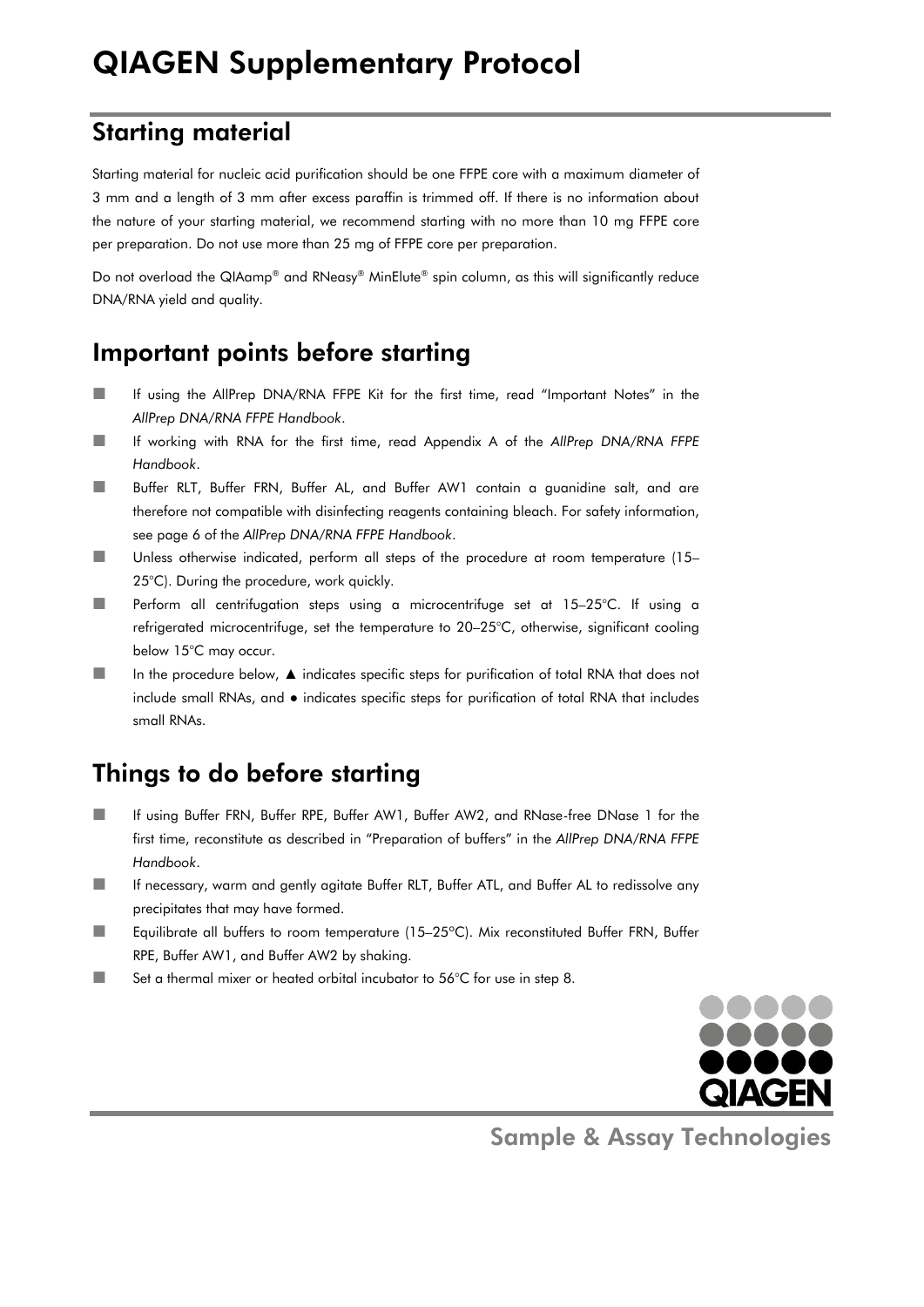### Procedure

#### 1. Place FFPE core material into a 2 ml Safe-Lock microcentrifuge tube and close the lid.

Do not use more than the recommended maximum amount of starting material. See section "Starting material".

#### 2. Disrupt and homogenize the FFPE core using the TissueLyser II.

Place a stainless steel bead (5 mm diameter) in the microcentrifuge tube containing the sample. Place the tubes in the TissueLyser Adapter Set 2 x 24. Operate the TissueLyser for 30 s at 20 Hz.

Complete disruption and homogenization may not always be possible. However, small amounts of debris are usually digested in the proteinase K step.

Leave the stainless steel bead in the microcentrifuge tube and proceed to step 3.

- 3. Add 650 µl xylene to the sample. Vortex vigorously for 20 s, and incubate at roomtemperature (15–25°C) for 3 min.
- 4. Add 650 µl ethanol (96–100%), and mix by vortexing for 20 s.
- 5. Centrifuge at maximum speed for 5 min.

To prevent damage to microcentrifuge tubes, do not exceed 20,000 x *g*.

#### 6. Remove the stainless steel bead and the supernatant without disturbing the pellet.

For bead removal, a magnet can be slid along the outside of the reaction tube, so that the bead is indirectly moved to the rim of the tube. Subsequently remove the supernatant by pipetting. Carefully remove any residual liquid using a fine pipet tip.

Note: In some cases the pellet may be loose. Remove the stainless steel bead and supernatant carefully.

- 7. Keep the lid of the microcentrifuge tube open and incubate at room temperature (15– 25°C), or up to 37°C for 10 minutes or until all residual ethanol has evaporated. Proceed to step 8.
- 8. Resuspend the pellet by adding 150 µl Buffer PKD and flicking the tube to loosen the pellet. Add 10 µl proteinase K and mix by vortexing.
- 9. Incubate at 56°C for 15 min.

Depending on the sample material, the sample may not be completely lysed. This does not affect the procedure. Proceed to step 10.

10. Incubate on ice for 3 min.

Complete cooling is important for efficient precipitation in step 11.

11. Centrifuge for 15 min at 20,000 x *g*.